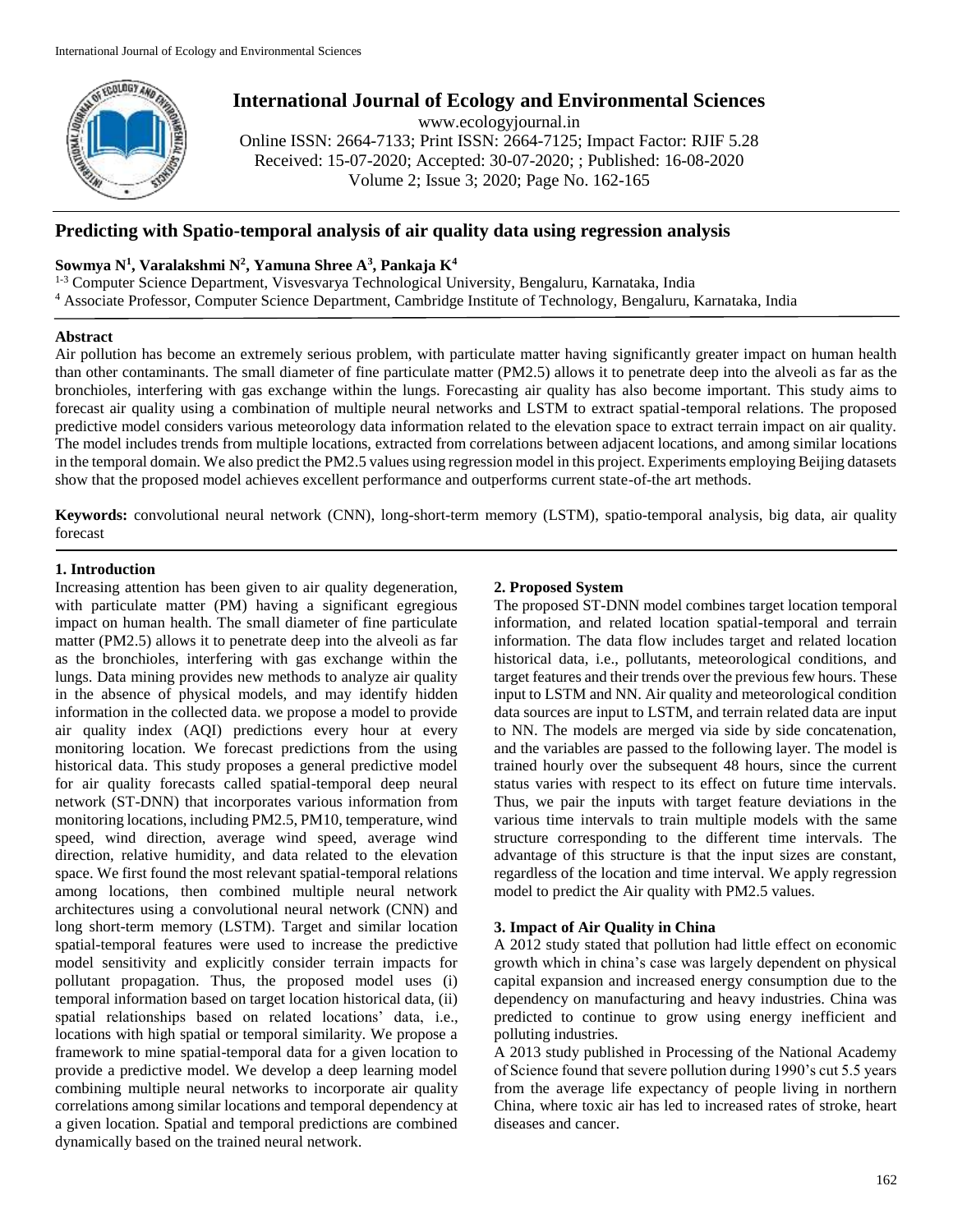A 2015 study from the non-profit organization estimated that 1.6 million people in china die each year from heart, lung and stroke problems because of polluted air.

## **4. Investigation of the Air Pollution Event in Beijing**

Beijing-Tianjin Hebei is a super urban agglomeration on the North China Plain, with an area of 21,600 kilometers and more than100 million people. BTH has become one of the most heavily polluted areas in the world because of extensive industrialization and urbanization in the past few decades. High concentrations of fine particulates (PM2.5, with aero dynamic diameters not larger than 2.5µm) substantially reduce visibility through scattering, and they penetrate the human respiratory track. Therefore, numerous studies in recent years have focused on the formation of air pollution episodes in BTH. The air pollution is composed of multiple pollutants, which are mainly attributed to power plants, domestic pollutants, industry, and vehicle exhaust**.**

#### **5. Methodology**

Artificial Neural Networks are computing systems vaguely inspired by the biological neural network that constitute animal brain. A neural network is a network or circuit of neurons, for solving AI problems. These artificial networks are used for predictive modeling, adaptive control and applications where they can be trained via datasets.

Long short-term memory is an artificial recurrent neural network architecture used in the field of deep learning. LSTM has feedforward connections. It can only process single data points, but also entire sequences of data. For example, LSTM is applicable to task such as unsegmented, connected handwriting recognition, speech recognition etc.,

LSTM unit is composed of a cell, an input gate, an output gate and a forget gate. The cells remember's values over arbitrary time intervals and the three gates regulate the flow of information into and out of the cell. LSTM network are well suited to classifying, processing and making predictions based on time series data, since there can be lags of unknown duration between important events in a time series. Fig 1: shows the basic LSTM cell.



**Fig 1:** Basic LSTM Cell

The System architecture is shown below. System architecture is the conceptual design that defines the structure and behavior of a system. An architecture description is a formal description of a

system, organized in a way that supports reasoning about the structural properties of the system. It defines the system components or building blocks and provides a plan from which products can be procured, and systems developed, that will work together to implement the overall system.



**Fig 2:** System architecture

#### **5.1. Data flow diagram**

The Level 1 DFD shows how the system is divided into subsystems (processes), each of which deals with one or more of the data flows to or from an external agent, and which together provide all of the functionality of the system as a whole. It also identifies internal data stores that must be present in order for the system to do its job, and shows the flow of data between the various parts of the system.



**Fig 3:** Data- flow daigram

#### **5.2. Sequence Diagram**

A sequence diagram in Unified Modelling Language (UML) is a kind of interaction diagram that shows how processes operate with one another and in what order. It is a construct of a Chart. The sequence diagrams show below.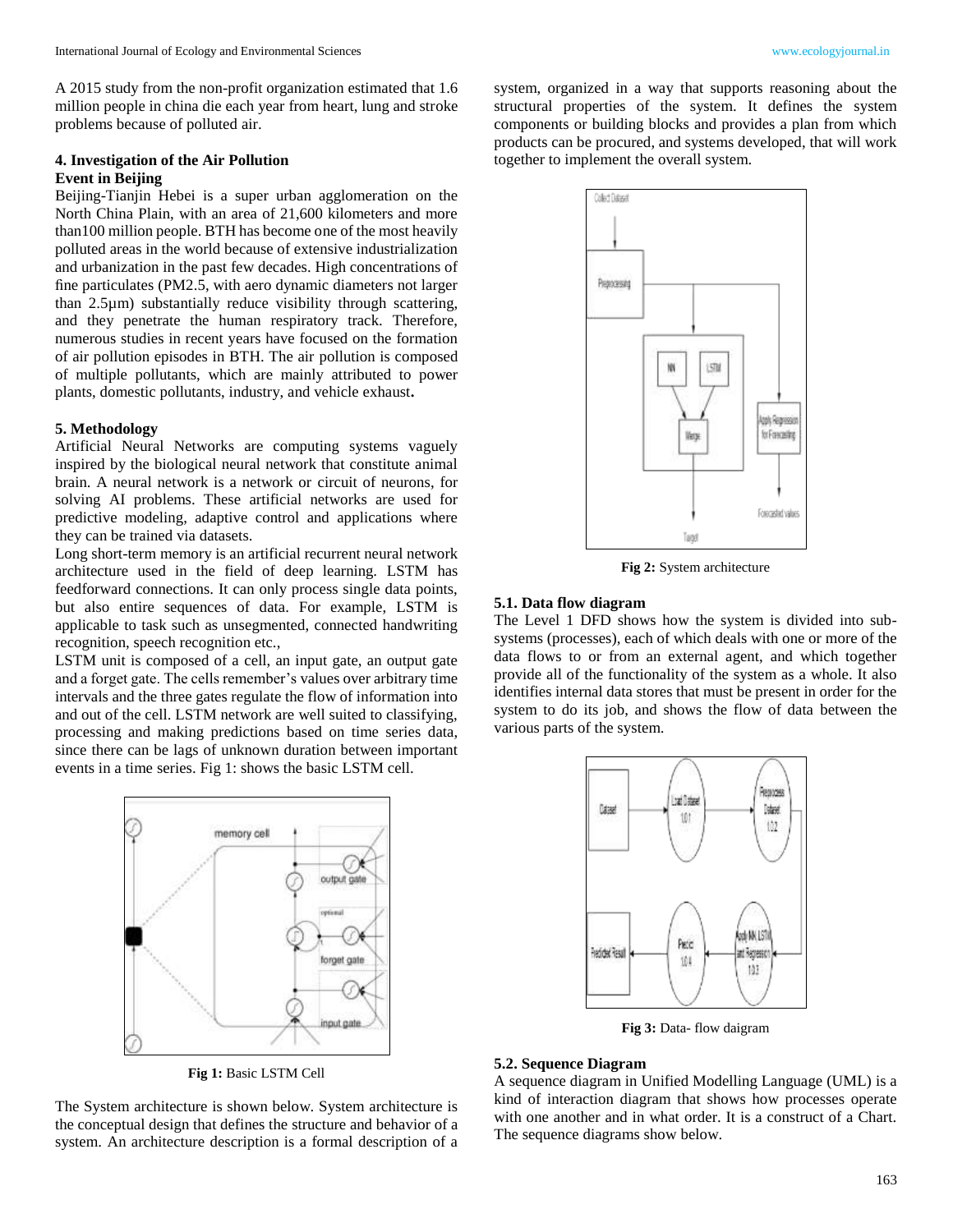

**Fig 4:** Sequence Diagram

## **6. Algorithm**

Linear Regression is a linear approach to modeling the relationship between a scalar response and one or more explanatory variables. The case of one explanatory variable is called simple linear regression. For more than one explanatory variable, the process is called multiple linear regression. In linear regression, the relationships are modeled using linear predictor functions whose unknown model parameters are estimated from the data. Such models are called linear models. Linear Regression was the first type of regression analysis to be studied rigorously, and to be used extensively in practical applications. If the goal is prediction, or error reduction, linear regression can be used to fit a predictive model to an observed data set values of the response and explanatory variables. After developing such model, if additional values of the explanatory variable are collected without an accompanying response value, the fitted model can be used to make prediction of the response.

#### **6.1. Regression Algorithm**

- 1. Draw the scatterplot. Look for linear or non-linear pattern of the data and deviations from the pattern (outliers). If the pattern is non-linear, consider a transformation. If there are outliers, you may consider removing them only IF there is a non-statistical reason to do so. (Are those individuals "different" than the rest of the sampled individuals?)
- 2. Fit the least-squares regression line to the data and check the assumptions of the model by looking at the Residual Plot (for constant standard deviation assumption) and normal probability plot (for normality assumption). If the assumptions of the model appear not to be met, a transformation may be necessary.
- 3. If necessary, transform the data and re-fit the least-squares regression line using the transformed data.
- 4. If a transformation was done, go back to step 1. Otherwise, proceed to step 5.
- 5. Once a "good-fitting" model is determined, write the equation of the least-squares regression line. Include the standard errors of the estimates, the estimate of  $\sigma$ , and Rsquared.

Linear regression equation looks like this

$$
Y = \theta_1 X_1 + \theta_2 X_2 + \dots \theta_n X_n
$$

Here, we have Y as our dependent variable (Sales), X's are the independent variables and all thetas are the coefficients. Coefficients are basically the weights assigned to the features, based on their importance. R-Square: It determines how much of the total variation in Y (dependent variable) is explained by the variation in X (independent variable). Mathematically, it can be written as:

$$
R-Square = 1 - \frac{\sum (Y_{actual} - Y_{predicted})^2}{\sum (Y_{actual} - Y_{mean})^2}
$$

The value of R-square is always between 0 and 1, where 0 means that the model does not model explain any variability in the target variable (Y) and 1 meaning it explains full variability in the target variable.

#### **6.2. Geographical Relationship**

**Input:** Target station/i; Set of Locations' coordinate Lc, Where  $\mathbf{li} \in \mathbf{Lc}$ ;

**Output:** Set of Locations by SRS\_cand (li, k); Let SRS cand  $\leftarrow \emptyset$ ; for each lc ∈ Lc do Calculate distances between li and lc: SRS cand ∪ {lc, ED (li, lc)}; **end** Sort SRS\_cand by ED (li, lc); **if**  $k \leq$  Size of SRS cand then SRS cand(li, k)  $\leftarrow$  first kth of SRS cand **end else** SRS cand(li, k)  $\leftarrow$ SRS cand **End**

## **7. Results**

Below figures explains the graph for predicting air quality.

Figure 5. is used to indicate each and every attribute values with spatiotemporal graphs on each attribute. Spatial refers to space. Temporal refers to time. It describes a phenomenon in certain location and time



**Fig 5:** Displaying attribute of ST relation

Figure 6. is used to display root mean square error comparison for test and train dataset. RMSE is the standard deviation of the